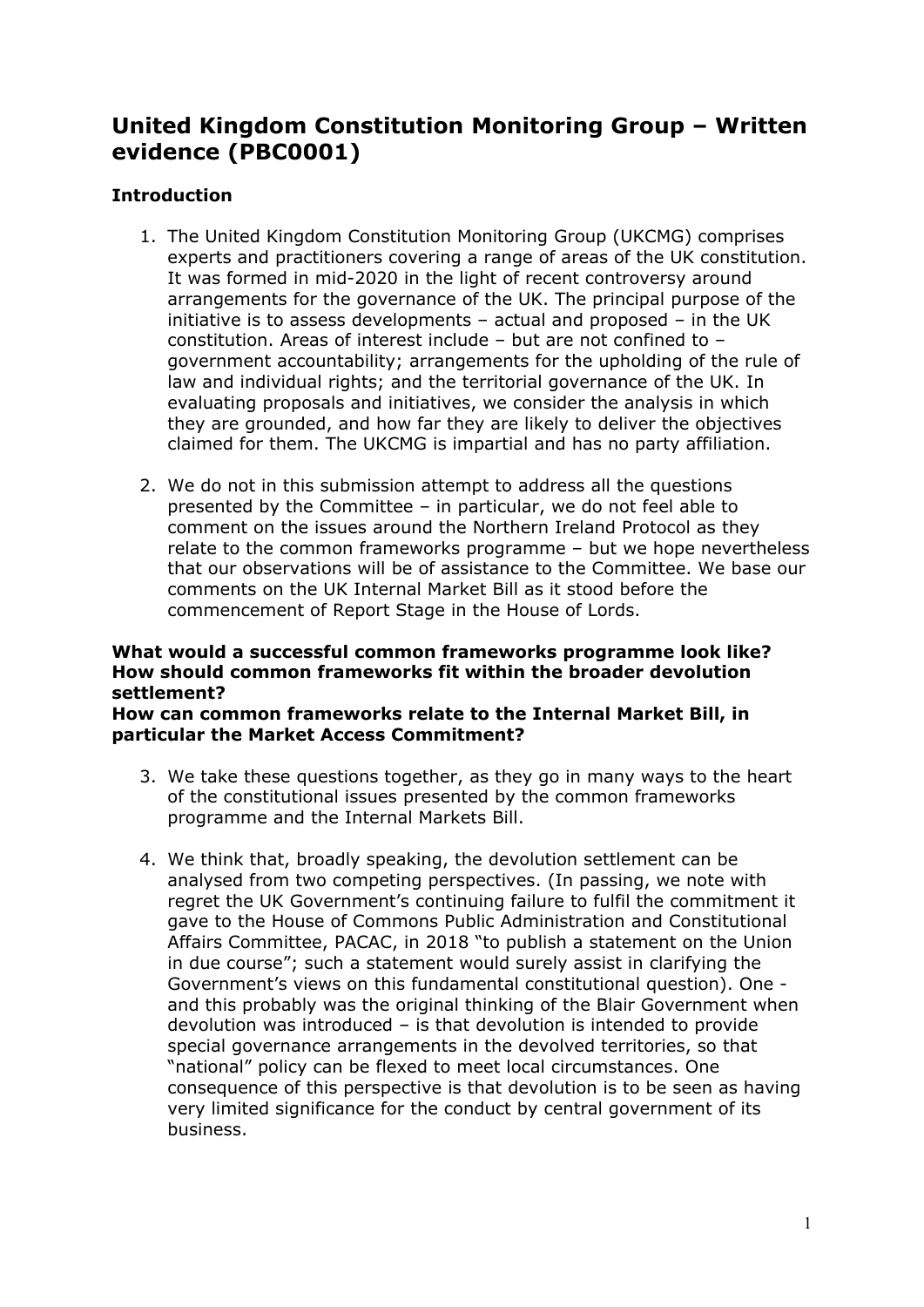- 5. An alternative to this would be to view devolution, in addition to its "selfrule" aspects, as concerned not only with how the devolved territories are administered but with how the UK as a whole should be governed, with proper account being taken of the interests of all of its parts. From this standpoint, devolution establishes a joint collaborative project between England, Wales, Scotland and Northern Ireland, based on a recognition of mutual inter-dependence on particular matters of public policy, which requires a significant degree of shared governance.
- 6. We believe that the common frameworks programme reflects that second perspective. (To use the language frequently deployed in the context of Covid 19, it assumes a "Four Nations" approach to UK governance). The programme seems to us to depend on two unstated propositions:
	- I. Whereas the UK's constitutional arrangements clearly envisage a hierarchy of Parliaments – the UK Parliament creates the devolved legislatures and defines the scope of their powers, while retaining its own continuing ability to legislate on any matter for the devolved territories – there is no equivalent formal hierarchy of governments within the UK. Within their territories the devolved governments (and the UK Government in respect of England) generally have exclusive responsibility for the exercise of their statutory functions. While, by virtue of size and disparity in scale of resources, one of the four administrations will usually de facto be in a leading role, its relations with the other administrations must proceed on the basis of mutual respect and parity of esteem, given those administrations' responsibilities and accountabilities within their territories.
	- II. The exercise of any governmental responsibilities in any part of the United Kingdom may well have significant implications for the administrations and people in other parts of the UK; there is potentially a high degree of inter-dependence, which needs to be recognised in decision-making processes (frequently to be based on inter-administration negotiation), and in well-founded disputeresolution mechanisms available for use as necessary. This applies particularly, but by no means exclusively, to the set of powers which will become available for exercise in an unconstrained manner following the United Kingdom's withdrawal from the European Union.
- 7. On this basis, a successful common frameworks process would be one in which the four administrations, in exercise of their separate competences, jointly agree, through a process of mutually-respectful negotiation, rules for the regulation of various aspects of economic and social activity; maintain continuing joint oversight of the operation of those rules, agreeing to modify them as necessary in the light of experience; and have recourse as necessary to disputes-resolution machinery (perhaps on occasion with the benefit of third-party assistance) in which all interested parties can have confidence. If this is accepted, the Committee will note the relevance to its successful implementation of the long-running review of Inter-Governmental Relations (and perhaps of Lord Dunlop's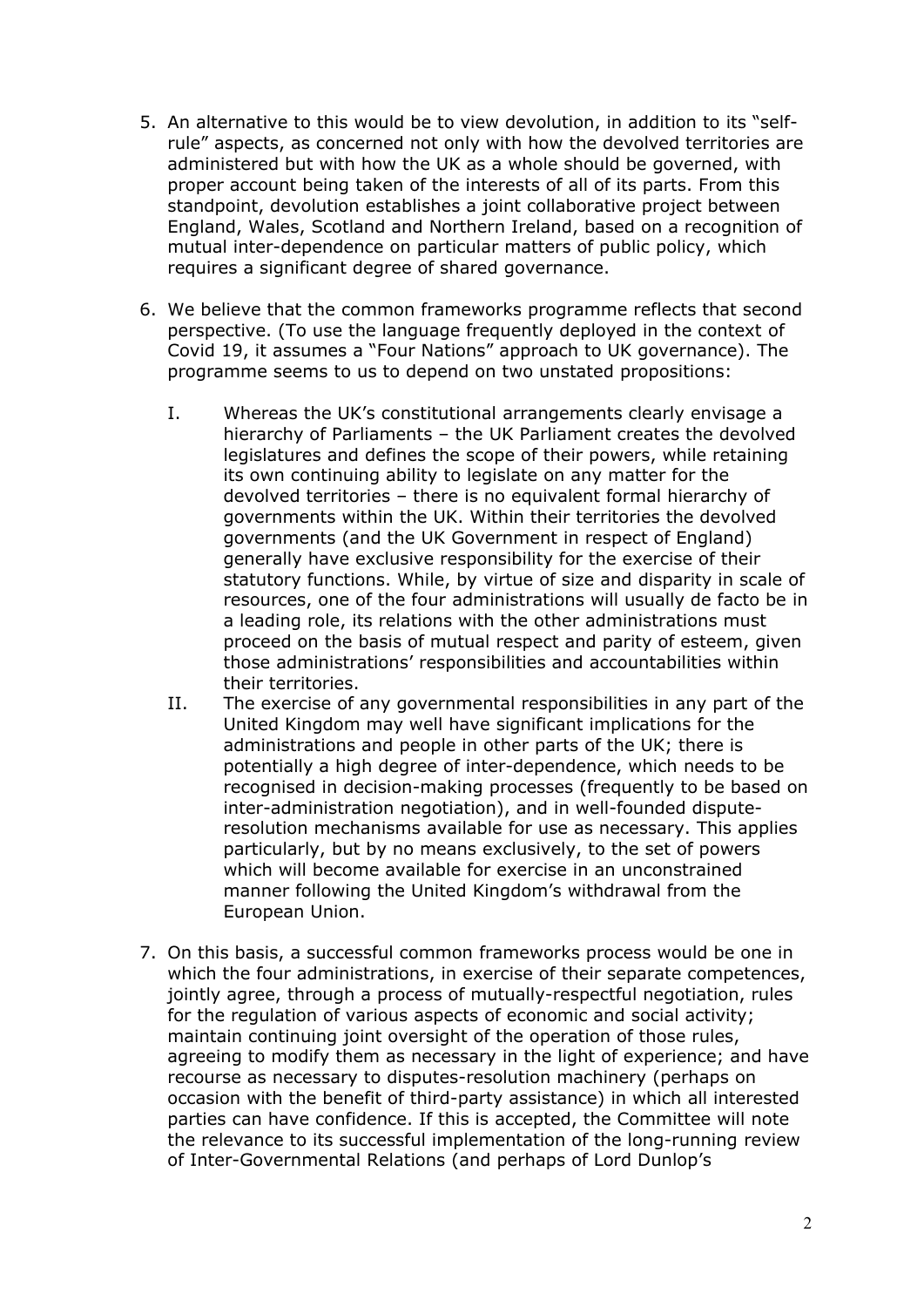Government-commissioned but unpublished examination of associated matters).

- 8. Notwithstanding UK Government Ministers' repeated public commitment to the common frameworks programme, the Internal Market Bill does not reflect the collaborative approach to the shared governance of the United Kingdom implicit in the programme. (It is notable that the Bill as drafted makes no mention at all of the existence of the programme, let alone attempts to integrate its provisions with it). Indeed, the Bill largely rejects even that narrower conception of devolution which allows for that flexing of "national" policy to meet local circumstances and which was, for its original proponents, devolution's particular merit and rationale. The possibility afforded by devolution of local variation is now seen as a potential threat rather than a strength, and therefore the devolved institutions' powers in this regard must be subject to control (or, in the case of the subsidy regime to replace state aid, removal). To achieve this, the UK Government's de facto leadership role is replaced in the Bill as drafted by one of directive authority, in which for example the Secretary of State will be empowered by the exercise of delegated legislative powers (without needing through negotiation to secure the prior consent of the devolved authorities) to amend key features of the internal market regime, and the public agency to be given responsibility for aspects of the policy is a creation of the UK Government, without scope for devolved administrations' involvement.
- 9. If this analysis is right, we think that it is not possible to answer the Committee's question "How can common frameworks relate to the Internal Market Bill" unless we first decide what we think is the constitutional purpose of devolution and what are the governance implications for the UK of that. If the original view of devolution, as (merely) permitting the flexing of "national" policy, is adopted, this implies a limited role for the devolved institutions in internal market matters, and a recognition that the common frameworks programme will necessarily be subordinated to the directive authority of the Westminster and Whitehall institutions, as manifested in the Bill. (It might then become an open question as to whether the programme could survive or serve any useful purpose). Conversely, if devolution is concerned in part with the collaborative shared governance of the United Kingdom, the Committee's question is perhaps put the wrong way around. The issue would not so much be "how can common frameworks relate to the Internal Market Bill?" as "how can the Internal Market Bill relate to common frameworks?". The solution would, we think, have to be one in which the Bill's Market Access provisions are amended so that they give way to regulation agreed in a common framework, or only operate in territory where no common frameworks are in being.

**What should the process be for reviewing common frameworks after their implementation? What role should there be for parliamentary scrutiny and to what extent should this be underpinned by greater cooperation between the UK and devolved legislatures?**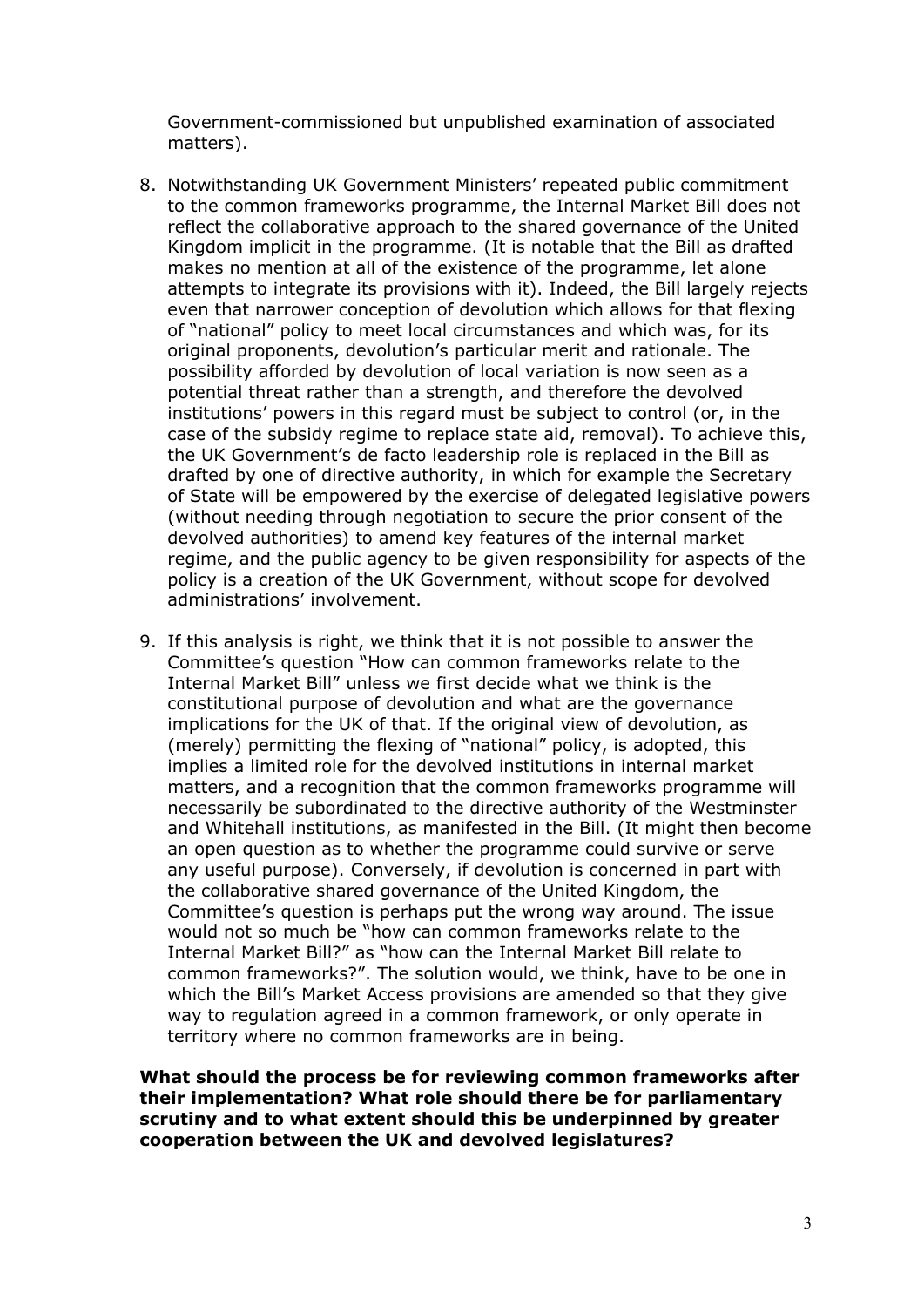- 10.We suggested above that continuing joint oversight by the governments themselves of the operation of framework-inspired regulation would need to be an important feature of a successful common frameworks programme; on that basis, the process for reviewing common frameworks on an ongoing basis would fall to the governments themselves. But this of course should not preclude parliamentary scrutiny, both at Westminster and elsewhere.
- 11.The scrutiny of the operation and impact of particular agreed frameworks would seem naturally to fall within the remits of the various committees in each legislature which have responsibility for oversight of executive action in particular areas of public policy. The common frameworks programme as a whole, however (assuming it can survive the Internal Market Bill in final form), should also be scrutinised holistically from a UK-wide perspective, and in this respect, greater cooperation between the UK and devolved legislatures would seem to be essential.
- 12.A model for this can perhaps be found in the example of the Inter-Parliamentary Forum on Brexit (IPF). This consists of the chairs of Committees scrutinising Brexit-related issues in both Houses of Parliament, the Scottish Parliament and Senedd Cymru. (Officials from the Northern Ireland Assembly attended as observers during the period when the work of the Assembly was suspended). It is intended to provide a forum to discuss the process of the UK's withdrawal from the European Union, and collective scrutiny of that process in legislatures across the UK. During the period October 2017-September 2019, the Forum met every 2- 3 months, rotating its meetings between London, Cardiff and Edinburgh.
- 13.According to a letter of 5 September 2019 to the Chancellor of the Duchy of Lancaster from the then chair of PACAC on behalf of the Forum:

*"The IPF provides a means for structured dialogue between parliamentarians in the devolved legislatures and Westminster on Brexit and other matters of common interest (such as the Common Frameworks being developed on matters such as food standards and air quality)….the IPF has fostered an environment where parliamentarians have been able to share their thoughts on key issues…the IPF also provides a valuable opportunity for ministers to hear the views of senior parliamentarians engaged in scrutiny of Brexit….The Forum has established effective dialogues with ministers in the UK and devolved governments, with ministers attending Forum meetings to discuss developments in their areas of responsibility (under the Chatham House rules)".*

14.As described, this does not of course amount to formal scrutiny, and the processes would have to be developed (not least to allow for public transparency), but the Forum experience perhaps provides a starting point for establishing UK-wide structures for holistic review of any future common frameworks programme. That said, the published papers suggest that, notwithstanding the major developments in Brexit policy during 2020, the Forum has not met, even virtually, for over a year since that letter was issued in September 2019. The Committee might therefore want to make enquiries as to whether this is a result of logistical or other